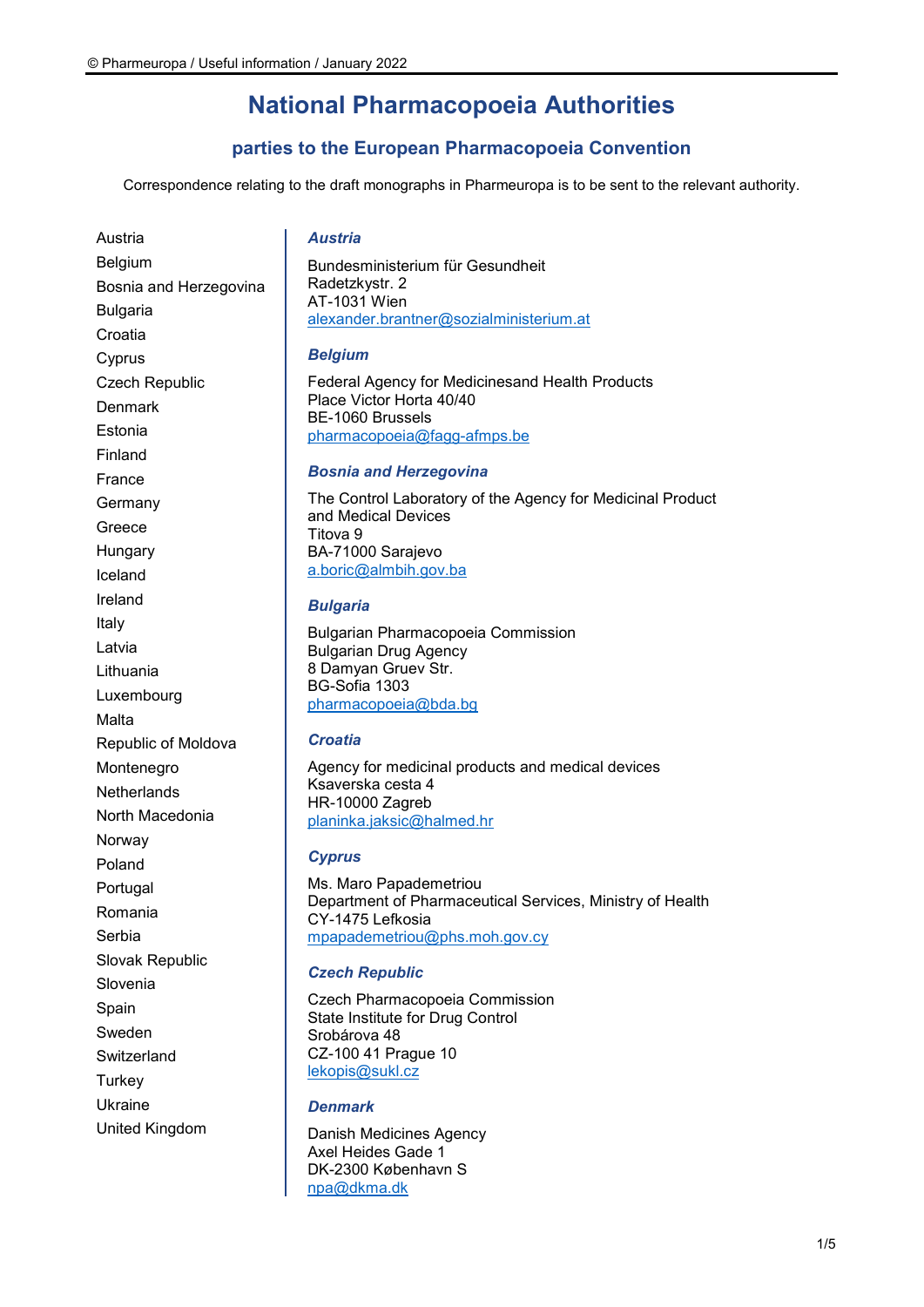#### <span id="page-1-0"></span>*Estonia*

State Agency of Medicines 1 Nooruse Street EE-50411 Tartu [signe.leito@ravimiamet.ee](mailto:signe.leito@ravimiamet.ee)

#### <span id="page-1-1"></span>*Finland*

FIMEA, Finnish Medicines Agency P.O. Box 55 FI-00034 Fimea [fimeapharmacopoeia@fimea.fi](mailto:fimeapharmacopoeia@fimea.fi)

#### <span id="page-1-2"></span>*France*

Agence nationale de sécurité du médicament et des produits de santé (ANSM) Direction des Métiers scientifiques Pôle pharmacopée, qualité pharmaceutique des médicaments chimiques, homéopathiques, à base de plantes et préparations 143-147 boulevard Anatole France FR-93285 Saint-Denis CEDEX [pharmacopeefrancaise@ansm.sante.fr](mailto:pharmacopeefrancaise@ansm.sante.fr)

## <span id="page-1-3"></span>*Germany*

Geschäftsstelle der Deutschen Arzneibuch-Kommission Bundesinstitut für Arzneimittel und Medizinprodukte Kurt-Georg-Kiesinger Allee 3 DE-53175 Bonn [FG65@bfarm.de](mailto:FG65@bfarm.de)

<span id="page-1-4"></span>*Greece*

Pharmacopoeia Section National Organisation for Medicines Mesogeion Avenue, 284 GR-15562 Holargos Attikis [amak@eof.gr](mailto:amak@eof.gr)

## <span id="page-1-5"></span>*Hungary*

National Institute for Quality and Organizational Development in Healthcare and Medicines National Institute of Pharmacy Zrínyi u. 3 HU-051 Budapest / P.O. Box 450 HU-1372 Budapest [koszegine.szalai.hilda@ogyei.gov.hu](mailto:koszegine.szalai.hilda@ogyei.gov.hu)

## <span id="page-1-6"></span>*Iceland*

Head of the Licensing Unit Icelandic Medicines Agency Vínlandsleið 14 IS-113 Reykjavik [is-pheur@ima.is](mailto:is-pheur@ima.is)

## <span id="page-1-7"></span>*Ireland*

Health Products Regulatory Authority Earlsfort Centre Earlsfort Terrace IE-Dublin 2 [mirza.catibusic@hpra.ie](mailto:mirza.catibusic@hpra.ie)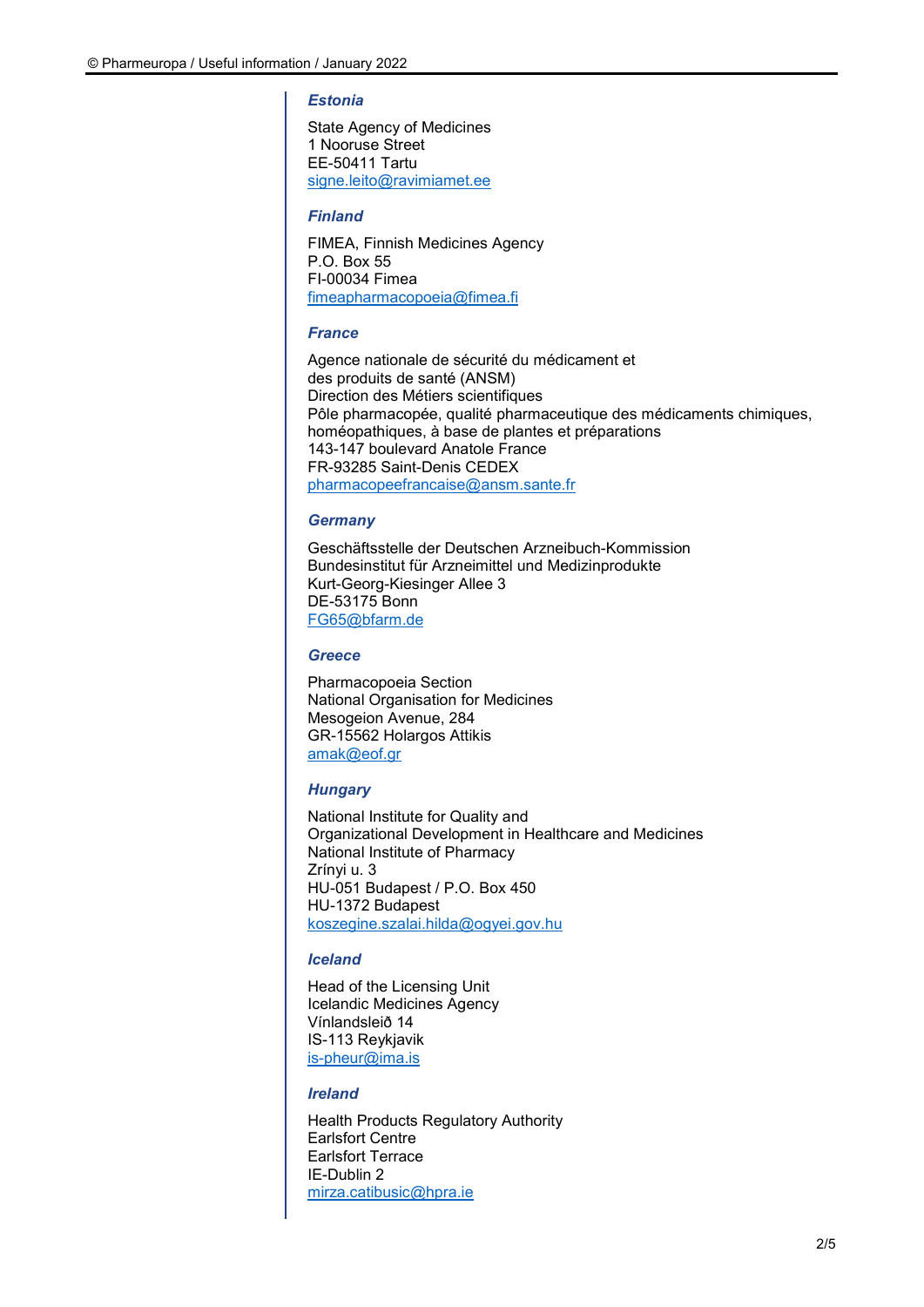#### <span id="page-2-0"></span>*Italy*

Segreteria Tecnica dellaFarmacopea Ufficiale Italiana Istituto Superiore di Sanità Viale Regina Elena, 299 IT-00161 Roma [farmacp@iss.it](mailto:farmacp@iss.it)

#### <span id="page-2-1"></span>*Latvia*

Riga Stradins University Dzirciema str.16 LV-1007 Riga [Ilze.Barene@rsu.lv](mailto:Ilze.Barene@rsu.lv)

#### <span id="page-2-2"></span>*Lithuania*

State Medicines Control Agency under the Ministry of Health of the Republic of Lithuania Zirmunu str. 139A LT-09120 Vilnius [romamockute@vvkt.lt](mailto:romamockute@vvkt.lt)

## <span id="page-2-3"></span>*Luxembourg*

Ministère de la Santé Division de la Pharmacie et des Médicaments Villa Louvigny, Allée Marconi LU-2120 Luxembourg [jacqueline.genoux-hames@ms.etat.lu](mailto:jacqueline.genoux-hames@ms.etat.lu)

## <span id="page-2-4"></span>*Malta*

Malta Medicines Authority 203, Rue D'Argens, GZR 1368 MT-Malta [charlotte.carabott-castagna@gov.mt](mailto:charlotte.carabott-castagna@gov.mt)

#### <span id="page-2-5"></span>*Republic of Moldova*

Medicines and Medical Devices Agency Quality Control Laboratory of Medicines 2-1 Korolenko st MD-2028 Chisinau [ala.garuta@amdm.gov.md](mailto:ala.garuta@amdm.gov.md)

#### <span id="page-2-6"></span>*Montenegro*

Agencija za ljekove i medicinska sredstva Crne Gore Bulevar Ivana Crnojevića 64a ME-81000 Podgorica Crna Gora [info@calims.me](mailto:info@calims.me)

#### <span id="page-2-7"></span>*Netherlands*

Secretariat of the Dutch Pharmacopoeia Authority Centre for Health Protection National Institute for Public Health and the Environment (RIVM-GZB) P.O. Box 1 NL-3720 BA Bilthoven [farmacopee@rivm.nl](mailto:farmacopee@rivm.nl)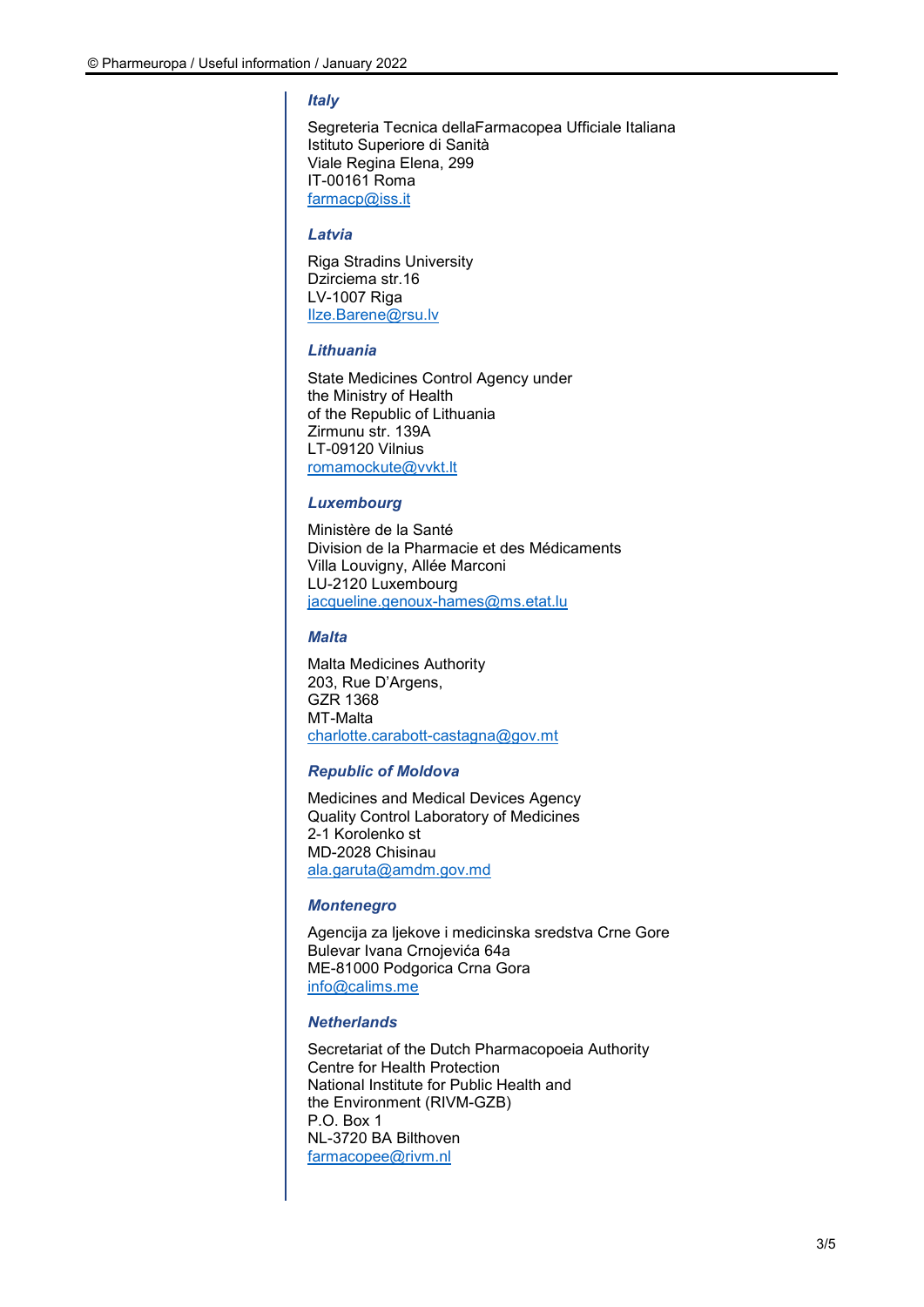#### <span id="page-3-0"></span>*North Macedonia*

Macedonian Agency for medicines and medical devices (MALMED) St Cyril and Methodius, 54, first floor MK-1000 Skopje [contact@malmed.gov.mk](mailto:contact@malmed.gov.mk)

#### <span id="page-3-1"></span>*Norway*

Norwegian Medicines Agency P.O. Box 240 Skøyen NO-0213 Oslo [npa-no@noma.no](mailto:npa-no@noma.no)

#### <span id="page-3-2"></span>*Poland*

Office for Registration of Medical Products, Medical Devices and Biocidal Products Pharmacopoeia Department Al. Jerozolimskie 181C PL-02-222 Warszawa [ewa.leciejewicz@urpl.gov.pl](mailto:ewa.leciejewicz@urpl.gov.pl)

## <span id="page-3-3"></span>*Portugal*

Farmacopeia Portuguesa INFARMED - Autoridade Nacional do Medicamento e Produtos de Saúde Parque de Saúde de Lisboa, Av do Brasil 53 PT-1749-004 Lisboa [Farmacopeia.portuguesa@infarmed.pt](mailto:Farmacopeia.portuguesa@infarmed.pt)

#### <span id="page-3-4"></span>*Romania*

National Agency for Medicines and Medical Devices 48, av. Sanatescu Str. RO-011478 Bucharest [anca.crupariu@anm.ro](mailto:anca.crupariu@anm.ro)

## <span id="page-3-5"></span>*Serbia*

Medicines and Medical Devices Agency of Serbia 458 Vojvode Stepe Str. RS-11152 Belgrade [marija.malesevic@alims.gov.rs](mailto:marija.malesevic@alims.gov.rs)

#### <span id="page-3-6"></span>*Slovak Republic*

Štátny ústav pre kontrolu liečiv Slovenská liekopisná komisia Kvetná 11 SK-825 08 Bratislava [ellen.wiesner@sukl.sk](mailto:ellen.wiesner@sukl.sk)

## <span id="page-3-7"></span>*Slovenia*

Javna agencija Republike Slovenije za zdravila in medicinske pripomočke Slovenčeva ulica 22 SI-1000 Ljubljana [pheur-npa@jazmp.si](mailto:pheur-npa@jazmp.si)